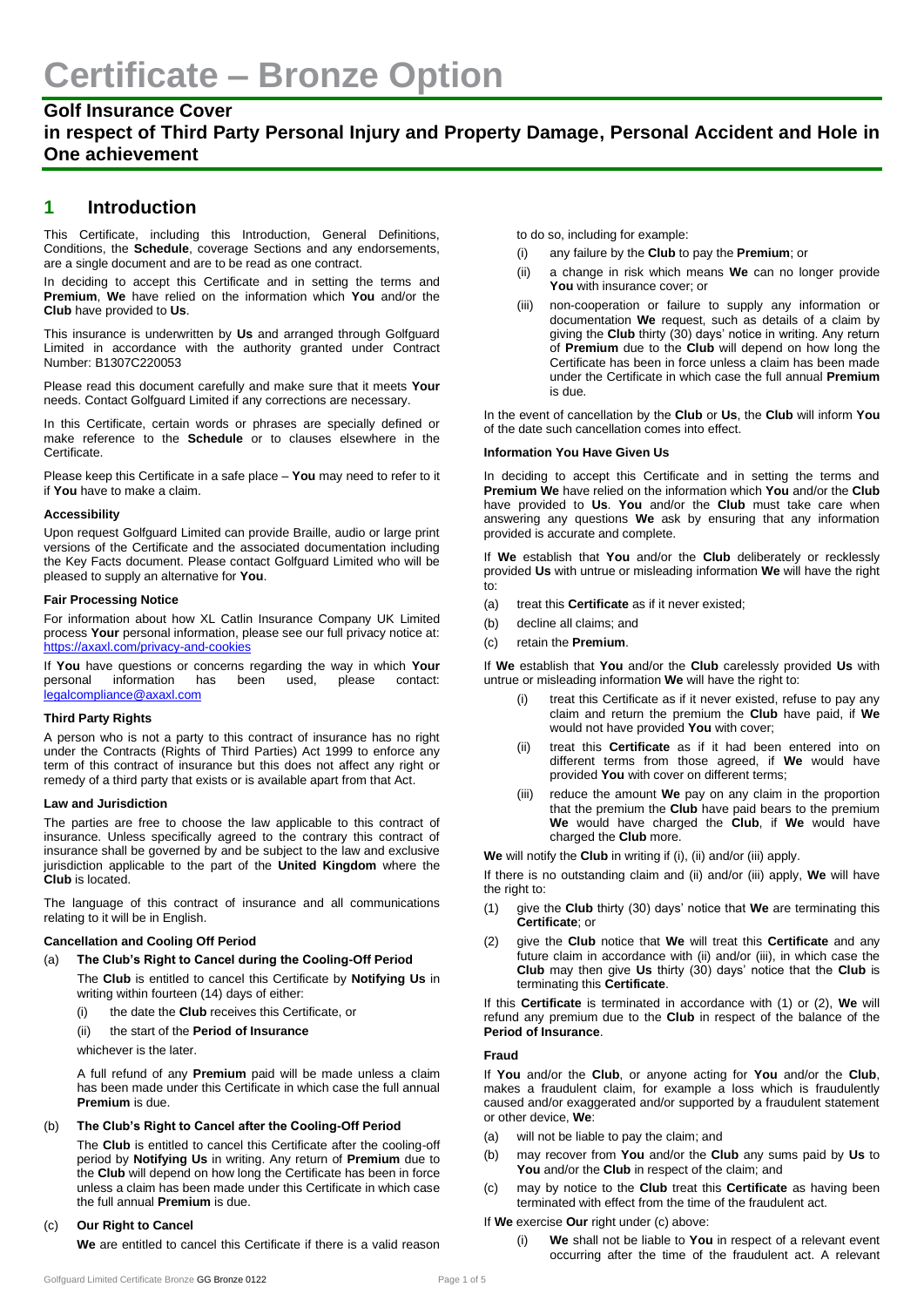event is whatever gives rise to **Our** liability under this **Certificate** (such as the occurrence of a loss, the making of a claim, or the notification of a potential claim); and.

(ii) **We** need not return any of the premium paid.

#### **Change in Circumstance**

**You** and/or the **Club** must tell **Us** as soon as practicably possible about any changes in the information **You** and/or the **Club** have provided to **Us** which happens before or during any **Period of Insurance**.

**We** will tell the **Club** if such change affects this Certificate and, if so, whether the change will result in revised terms and/or **Premium** being applied to this Certificate. If **You** and/or the **Club** do not inform **Us** about a change it may affect any claim made under this Certificate or could result in this Certificate being invalid.

## **Complaints Procedure**

**We** are dedicated to providing a high quality service and **We** want to ensure that this is maintained at all times.

If **You** and/or the **Club** have any questions or concerns about the **Certificate** or the handling of a claim please contact Golfguard Limited through whom this insurance was arranged.

If **You** and/or the **Club** are unable to resolve the situation and wishes to make a complaint **You** and/or the **Club** can do so at any time by referring the matter to:

Complaints Department XL Catlin Services SE, UK Branch 20 Gracechurch Street London EC3V 0BG United Kingdom

Telephone Number: +44 (0)20 7743 8487 Email: [axaxlukcomplaints@axaxl.com](mailto:axaxlukcomplaints@axaxl.com)

XL Catlin Services SE acts on Our behalf in the administration of complaints.

If **You** and/or the **Club** remain dissatisfied **You** and/or the **Club** can refer the matter to the Financial Ombudsman Service at:

Exchange Tower London E14 9SR Email: [complaint.info@financial-ombudsman.org.uk](mailto:complaint.info@financial-ombudsman.org.uk) Telephone Number: **From within the United Kingdom** calls to this number are free on mobiles and landlines 0300 1239 123 calls to this number costs no more than calls to 01 and 02 numbers **From outside the United Kingdom** +44 (0)20 7964 0500 Fax Number: +44 (0)20 7964 1001<br>Text Number: 07860 027 586 Ca Call Back Service

The Financial Ombudsman Service can look into most complaints from consumers and small businesses. For more information contact them on the above number or address, or view their website: [www.financial](http://www.financial-ombudsman.org.uk/)[ombudsman.org.uk](http://www.financial-ombudsman.org.uk/)

#### **Financial Services Compensation Scheme**

**We** are covered by the Financial Services Compensation Scheme. **You** and/or the **Club** may be entitled to compensation from the Scheme if **We** are unable to meet **Our** obligations under this contract of insurance. If **You** and/or the **Club** were entitled to compensation under the Scheme, the level and extent of the compensation would depend on the nature of this contract of insurance. Further information about the Scheme is available from the Financial Services Compensation Scheme (PO Box 300, Mitcheldean, GL17 1DY) and on their website: www.fscs.org.uk.

#### **XL Catlin Insurance Company UK Limited**

XL Catlin Insurance Company UK Limited is authorised by the Prudential Regulation Authority and regulated by the Financial Conduct Authority and the Prudential Regulation Authority (Firm Reference No. 423308).

Registered Office: 20 Gracechurch Street, London, EC3V 0BG. United Kingdom

Registered in England: No. 5328622

## **XL Catlin Services SE**

XL Catlin Services SE acts on behalf of XL Catlin Insurance Company UK Limited in the administration of complaints. XL Catlin Services SE is a registered insurance intermediary authorised and regulated by the Central Bank of Ireland.

Registered Office: XL House, 8 St Stephen's Green, Dublin 2 Ireland Registered in Ireland: No. 659610

#### **Golfguard Limited**

Golfguard Limited is authorised by the Financial Conduct Authority. Reference Number: 310410.

Telephone: 01342 318368 email: info@golfguard.com

Registered Office: Gotwick Farm, Holtye Road, East Grinstead, West Sussex, RH19 3PP.

Registered in England: No. 2452429

# **2 Certificate Definitions**

All the individual Certificate Sections are subject to the following definitions except where stated.

- 2.1 "**Bodily Injury**" means death or injury of any person.
- 2.2 "**Club**" means the Golf Club named in the **Schedule.**
- 2.3 "**Damage**" means physical damage to **Property.**
- 2.4 "**Excess**" means the amount stated in the **Schedule** for which **You** will be responsible in respect of each and every claim.
- 2.5 "**Junior**" means a person under eighteen (18) years of age. A person under twelve (12) years of age must be accompanied by a responsible adult whilst playing golf.
- 2.6 "**Notified/Notifying**" means that notice is sent in writing by **You**  and/or the **Club** (or the **Club's** insurance agent) through Golfguard Limited to, and received by, **Us**. For the avoidance of doubt, notice is not valid if given by any third party (other than the **Club's** insurance agent).
- 2.7 "**Period of Insurance**" means the period stated in the Schedule.
- 2.8 "**Pollution**" means any pollution, seepage, discharge, dispersal, release or escape of any solid, liquid, gaseous or thermal irritant or contaminant including, for example smoke vapours, soot, duct, fibres, fungi, mould, fumes, acids, alkalis, chemicals and waste (including, for example, material to be recycled, reconditioned or reclaimed) or contamination of any kind.
- 2.9 "**Premium**" means the amount stated in the **Schedule**.
- 2.10 "**Property**" means tangible property.
- 2.11 "**Recognised Golf Course**" means a golf facility which has a least nine (9) holes. Each hole shall have a minimum hole length of sixty (60) yards and have a total yardage of not less than a thousand (1000) yards for nine (9) holes.
- 2.12 "**Schedule**" means the document entitled "**Schedule**" that relates to and forms part of this Certificate.
- 2.13 "**Territorial Limits**" means:
	- (a) whilst playing golf at a recognised Golf Club anywhere in the World in **You** are a **United Kingdom Resident.**
	- (b) whilst playing golf at the Golf Club specified on the Schedule in the **United Kingdom** if **You** are not a **United Kingdom Resident.**
- 2.14 "**Terrorism**" means an act, including for example the use of force or violence and/or the threat thereof, of any person or group(s) of persons, whether acting alone or on behalf of or in connection with any organisation(s) or government(s), committed for political, religious, ideological or similar purposes including the intention to influence any government and/or to put the public or any section of the public in fear.
- 2.15 "**United Kingdom**" means England, Wales, Scotland, Northern Ireland, the Isle of Man and the Channel Islands.
- 2.16 "**United Kingdom Resident**" means a person who is domiciled in the **United Kingdom** and whose principal address is in the **United Kingdom**.
- 2.17 **"**We / **Us / Our**" means XL Catlin Insurance Company UK Limited.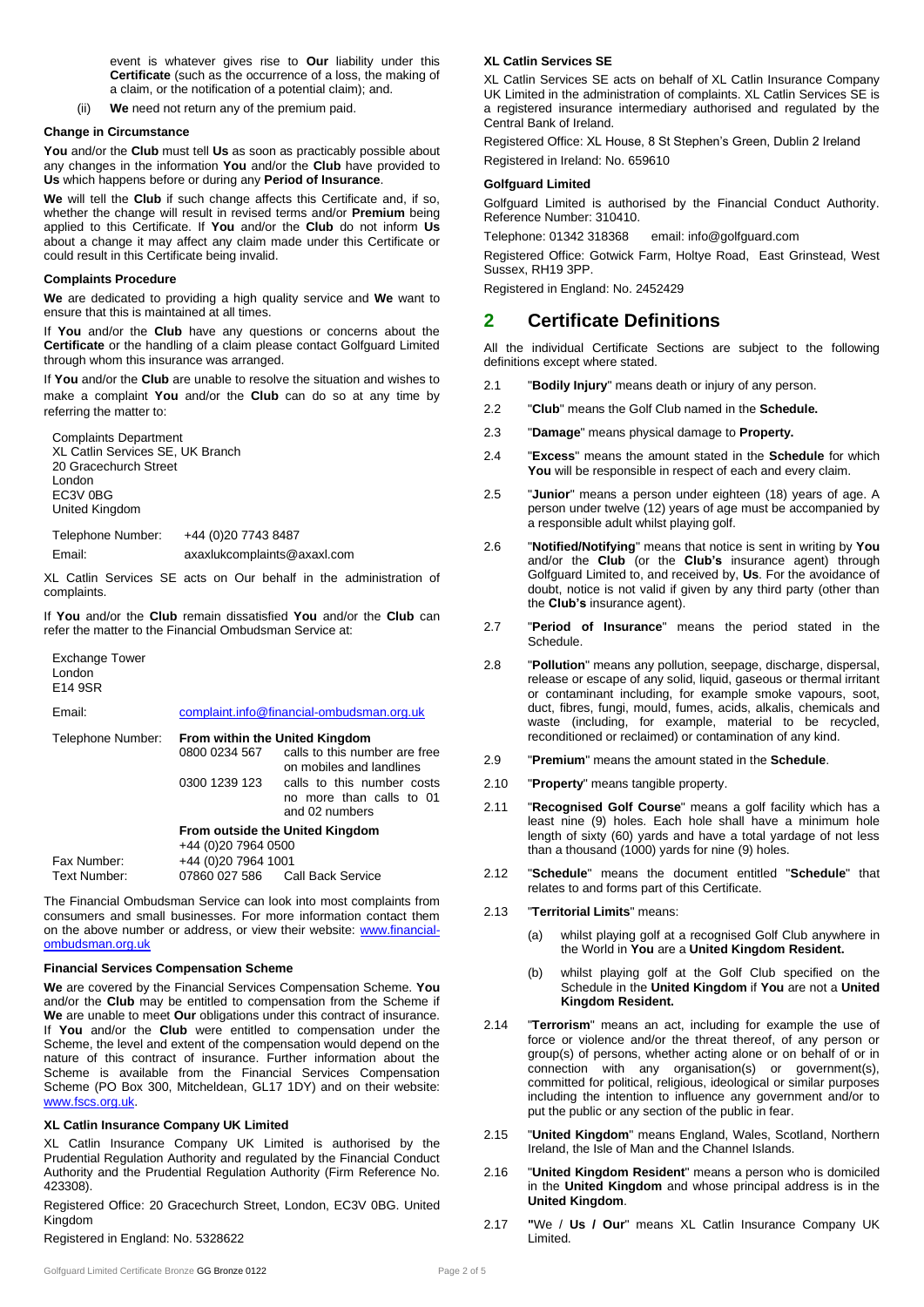2.18 "**You / Your / Insured**" means a person who is named as 'the insured' on the **Schedule** applicable to this insurance during the **Period of Insurance**.

# **3 Certificate Conditions**

All the individual Certificate Sections are subject to the following conditions except where stated.

## 3.1 **Assistance and Co-operation**

**You** and any person insured must provide **Us** with such information, assistance and co-operation as **We** and/or **Our** counsel may request. If **You** do not comply with the above condition it may impact **Your** ability to make a claim under this Certificate.

# 3.2 **Claim Notification**

If **You** do not comply with the below condition it may impact Your ability to make a claim under this Certificate. Golfguard Limited shall be **Notified** as soon as practicably possible in writing:

- (a) of any claim;
- regardless of any previous notice, of receipt of any Claim  $(b)$ Form, Particulars of Claim, Arbitration Notice or any other formal document commencing legal proceedings, copies of all such documents being provided with such notification;
- of any circumstance of which **You** shall become aware which may give rise to a claim;
- $(d)$ of any circumstance of which **You** shall become aware which may give rise to an entitlement to be covered under this Certificate.

In the event that Golfguard Limited is **Notified** during the Period of Insurance of any circumstance which may give rise to a claim then any subsequent claim which arises directly from the circumstance so **Notified** shall be deemed to have been made during the **Period of Insurance**.

## 3.3 **Documents Relevant to a Claim**

**You** or any person insured must ensure that all documents relevant to any claim and any circumstance which is likely to give rise to a claim are not destroyed or otherwise disposed of. If **You** do not comply with the above condition it may impact Your ability to make a claim under this Certificate.

#### 3.4 **Due Diligence**

If **You** do not comply with the below conditions it may impact **Your** ability to make a claim under this **Certificate**. **You** shall at all times:

- (a) take all practical steps to prevent or minimise accidents or **Bodily Injury**;
- (b) take all practical precautions for the safety of or to prevent or minimise **Damage** to **Property**;
- (c) use **Your** best efforts to observe and comply with statutory or local authority obligations, regulations, laws and bye-laws.

#### 3.5 **Entitlement to Defend**

**We** are entitled, but not obliged, to take over and conduct in Your name or the name of any person insured the defence or settlement of any claim or to prosecute in **Your** name or the name of any person insured for **Our** own benefit any claim for cover under this Certificate or damages or otherwise. **We** shall have full discretion in the conduct of any proceedings and in the settlement of any claim.

## 3.6 **Non-Admission of Liability**

No admission, offer, promise or payment is to be made or given by **You** or on **Your** behalf or any person insured without **Our** written consent. In the event of breach of this condition, **We** shall have no liability under this Certificate, unless **You** show that non-compliance with this condition could not have increased the risk of the loss which actually occurred in the circumstances in which it occurred.

#### 3.7 **Other Insurance**

If at the time of any claim there is or but for the existence of this **Certificate** would be any other contract of insurance in favour of or effected by **You** or on **Your** behalf or by or on the behalf of any person insured applicable to such claim **We** shall not be

liable to cover **You** or the person insured in respect of such claim for more than **Our** proportion of the total claim thereof.

# 3.8 **Sanctions**

**We** shall not provide any benefit under this Certificate to the extent of providing cover, payment of any claim or the provision of any benefit where doing so would breach any sanction, prohibition or restriction imposed by law or regulation.

## 3.9 **Golf Buggies**

In the event of a claim, **We** will only provide personal liability cover if the driver of a golf buggy holds a full UK driving licence and the golf buggy is roadworthy.

3.10 In the event of **Bodily Injury** which is covered by this Certificate You shall seek and act upon medical advice as soon as practically possible.

# **4 Section 1 – Personal Liability**

## 4.1 **Insuring Clause**

**We** will cover **You**:

(a) **Personal Liability**

for any legal liability **You** incur in respect of **Bodily Injury** or **Damage** to **Property** whilst **You** are playing golf and whilst using a golf buggy for the purposes of playing golf on a **Recognised Golf Course** within the **Territorial Limits** during the **Period of Insurance**.

The maximum amount payable in respect of any claim or claims arising out of one cause in respect of legal liability will not exceed the Limit of Liability stated in the **Schedule**, including:

- (i) costs and expenses incurred with **Our** written consent; and
- (ii) solicitor's fees for representation at any coroner's inquest, fatal inquiry or Court of Summary Jurisdiction in respect of any event which may be the subject of cover under this Section. In the event of **Your** death, **Your** legal personal representatives will be covered in respect of such liability incurred by **You**.

## (b) **Accidental Damage**

irrespective of legal liability, for all amounts up to the Limit of Liability stated in the **Schedule** to make good **Damage** to third party property, not belonging to nor in **Your** care custody or control that is accidentally caused by **You** whilst **You** are playing golf on a **Recognised Golf Course** within the **Territorial Limits** during the **Period of Insurance**.

# **5 Section 2 – Personal Accident**

# 5.1 **Insuring Clauses**

(a) **Personal Accident**

If **You** suffer **Bodily Injury** as defined in Benefits 1 - 3 below resulting solely and directly from an accident during the **Period of Insurance** caused by violent and external means whilst **You** are playing golf on a **Recognised Golf Course** or spectating at a recognised golf event within the **Territorial Limits**, **We** will pay to **You** or **Your** legal personal representatives up to the total amount stated in the **Schedule** against such Benefit. No payment shall be made under more than one of Benefits 1, 2 or 3 in respect of injuries arising out of the same occurrence.

#### **Benefit 1 – Death**

In respect of **Bodily Injury** which is the sole cause or death within twelve (12) months from the accident.

#### **Benefit 2 – Loss of Limbs or Sight**

In respect of **Bodily Injury** which within twelve (12) months from the accident is the sole and direct cause of:

- (i) loss of one (1) or more limbs by physical separation at or above the wrist or ankle.
- (ii) permanent total and irrecoverable loss of use of one (1) or both of **Your** hand(s), or leg(s).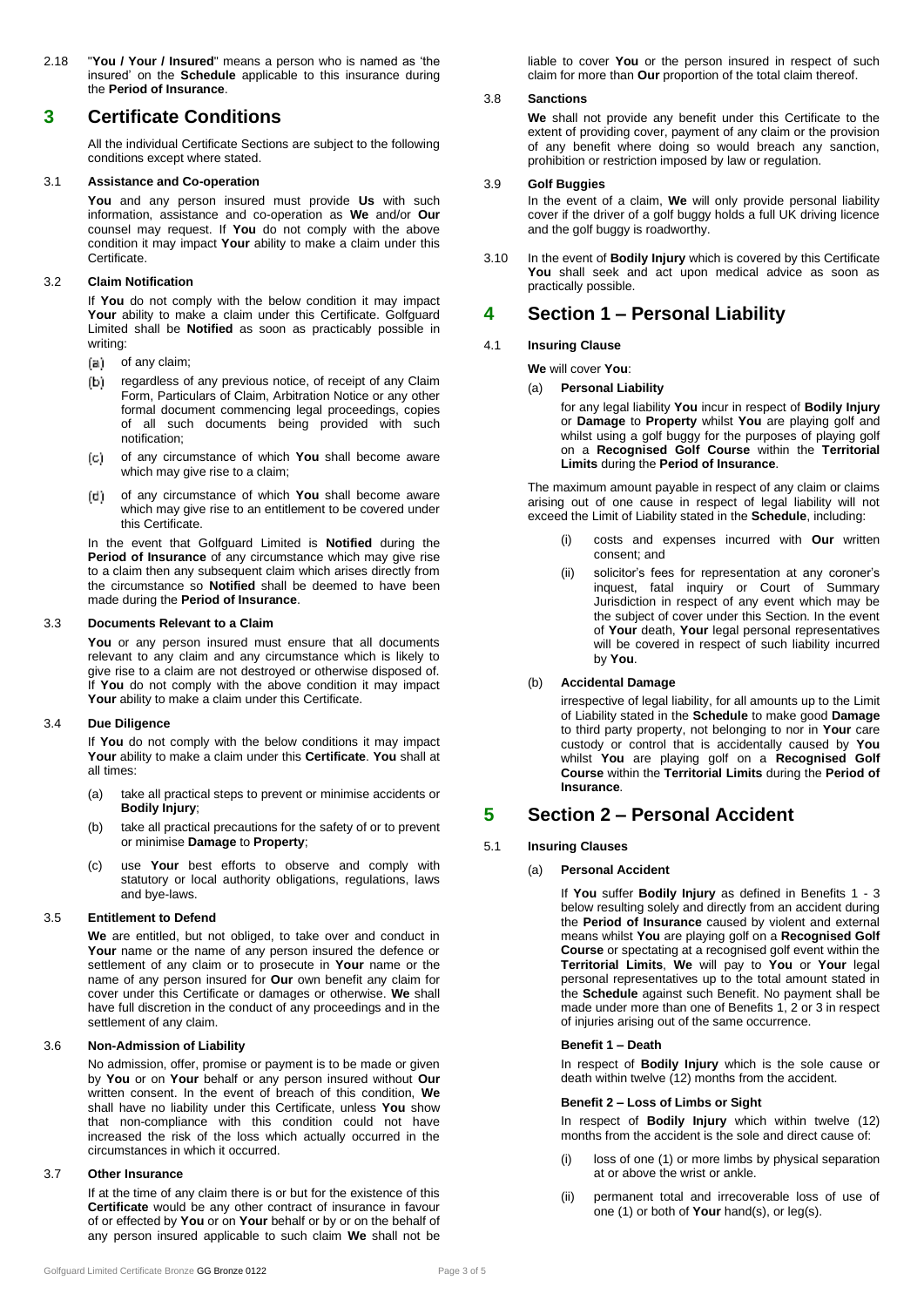- (iii) permanent and total loss of sight which **We** will consider as having happened:
	- (1) in both eyes if **Your** name is added to the Register of Blind Persons on the authority of a fully-qualified ophthalmic specialist; or
	- (2) in one (1) eye if, after correction, the degree sight You have left is 3/60 or less on the Snellen Scale.

### **Benefit 3 – Permanent Total Disablement**

In respect of **Bodily Injury** (not giving rise to payment under Benefit 2) which is the sole and direct cause of Your being totally disabled and which entirely prevents **You** from attending to any business or occupation for which **You** are reasonably suited by training, education or experience and which lasts twelve (12) consecutive months and at the end of that period is beyond hope of improvement.

# **6 Section 3 – Hole in One**

# 6.1 **Insuring Clause**

If **You** achieve a Hole in One in an official medal or stableford competition held at the **Club** during the **Period of Insurance**, an achievement reward in relation to the bar bill incurred on the day of the achievement will be made subject to:

- (i) verification by the Club Secretary at the course where the achievement was made.
- (ii) receipt of the bar bill and completed score card.

# **7 Exclusions**

## **in respect of:**

# **Section 1 – Personal Liability only:**

This Section does not apply to or include cover for or arising out of or relating to:

#### (a) **Occupation**

any liability directly or indirectly due to **Your**:

- (i) ownership or occupation of any land or building; or
- (ii) pursuit or exercise of any employment, business or profession.

#### (b) **Pollution and/or Contamination**

- (i) any liability in respect of **Pollution** unless caused by a sudden, identifiable, unintended and unexpected incident which takes place in its entirety at a specific time and place during the **Period of Insurance**. All **Pollution** which arises out of one incident shall be deemed to have occurred at the time such incident takes place.
- (ii) any liability in the United States of America and Canada for:
	- (1) personal injury or **Bodily Injury** or loss of, **Damage** to or loss of use of **Property** directly or indirectly caused by **Pollution**, or
	- (2) the cost of removing, nullifying or cleaningup **Pollution.**

**Our** liability for all compensation payable in respect of all **Pollution** which is deemed to have occurred during the **Period of Insurance** shall not exceed the amount as specified in the **Schedule**.

# (c) **Damages, Fines and Penalties**

any award of punitive or exemplary damages including fines, penalties, multiplication of compensatory awards or damages or in any other form whatsoever.

# (d) **Hired Buggy**

Any liability for any hired golf buggy whilst on any public highway outside a **Recognised Golf Course** unless being used during play on a recognised road crossing between holes on a **Recognised Golf Course**.

#### **in respect of:**

#### **Section 2 – Personal Accident only:**

This Section does not apply to or include cover for or arising out of or relating to:

- (d) any loss or injury
	- (i) caused or contributed to by **Your** being intoxicated by alcohol or drugs.
	- (ii) caused or contributed to or aggravated by any physical condition, defect, infirmity, disease or illness existing prior to any accident to which this Section applies.
	- (iii) Benefit 3 Permanent Total Disablement if over eighty-nine (89) years of age.

# **in respect of:**

# **Section 3 - Hole in One only:**

This Section does not apply to or include cover for or arising out of or relating to:

- (e) (i) where the golf course has six (6) or more par three (3) holes unless agreed in writing by **Us**
	- (ii) if not achieved in an official medal or stableford competition held at the **Club**
	- (iii) not notified to **Us** in writing within fourteen (14) days of the achievement.

#### **in respect of:**

**Section 1 – Personal Liability; and Section 2 – Personal Accident; and Section 3 – Hole in One:**

#### (f) **Care, Custody or Control**

in respect of **Damage** to **Property** in **Your** care, custody or control including damage to Golf Buggies.

#### (g) **War**

war, invasion, act of foreign enemy, hostilities (whether war be declared or not), civil war, rebellion, revolution, insurrection or military or usurped power or confiscation or nationalisation or requisition or destruction of or **Damage** to **Property** by or under the order of any government or public or local authority.

This exclusion also applies to any action taken in controlling, preventing, suppressing or in any way relating to any of the above.

In the event that any portion of this exclusion is found to be invalid or unenforceable, the remainder shall remain in full force and effect.

#### (h) **Golf Professionals**

the pursuit of the sport of golf in a professional capacity.

# (i) **Age Limits**

any claim if **You** are below seven (7) years of age or above eighty-nine (89) years of age as at the inception of the **Period of Insurance**, unless agreed in writing by **Us**. Anyone under the age of twelve (12) must be accompanied by a responsible adult while playing golf.

#### (j) **Terrorism**

any act of **Terrorism** regardless of any other cause or event contributing concurrently or in any other sequence to the loss.

This exclusion also applies to any action taken in controlling, preventing, suppressing or in any way relating to any act of **Terrorism**.

In the event that any portion of this exclusion is found to be invalid or unenforceable, the remainder shall remain in full force and effect.

#### (k) **Asbestos**

the manufacture, mining, processing, distribution, testing, remediation, removal, storage, disposal, sale, use of or exposure to asbestos or materials or products containing asbestos whether or not there is another cause of loss which may have contributed concurrently or in any sequence to a loss or in respect of that part of any **Property** insured by this Certificate which consists of asbestos

#### (l) **Biological or Chemical Materials**

loss, **Damage**, cost or expense of whatsoever nature